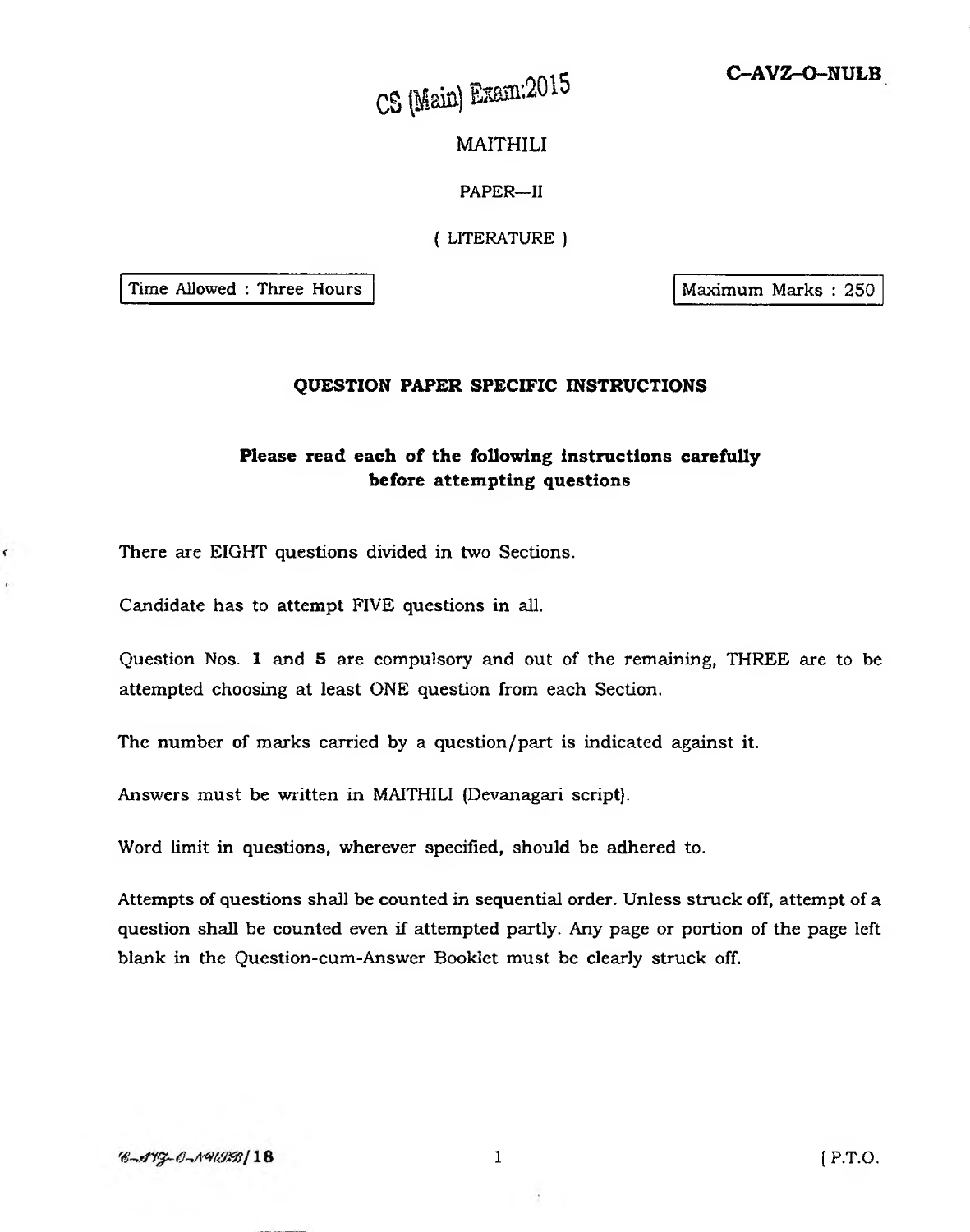### SECTION-A

- 1. काव्य-वैशिष्ट्यकैं निर्दिष्ट करैत निम्नलिखित अवतरणक सप्रसंग व्याख्या करू जाहिमे भाव स्पष्ट रहए (उत्तर अधिकतम 150 शब्दमे दातव्य) :  $10\times 5 = 50$ 
	- $(a)$  तातल सैकत वारि विन्दु सम सुत मित रमनि समाजे, तोहे बिसारि मन ताहे समापलूँ अब मझू हब कोन काजे॥ माधव हम परिनाम निरासा।
	- (b) हा रधुनाथ आनथ जर्का, दशकण्ठ-पुरी हम आइलि छी। सिंहक त्रास महावनमे हरिणीक समान डराइलि छी।। चन्द्र-चकोरि अहैँक सदा, हम शोक समुद्र समाइलि छी। देवर-दोष कह हम की, अपना अपराधर्स काइलि छी।।
	- कतो एक दिवस जखन बिति गेल। हरि पुनु हथगर गोड़गर मेल।  $(c)$ से कोन ठाम कतय नहि जाथि। कय बेरि अंगनहुँ सौं बहराथि॥ द्वार उपर सौं धरि धरि आनी। हरखथि हँसथि जसोमति रानी। कय बेरि आगि हाथ सौं छीनु। कय बेरि पकलाह तकला बीनु॥
	- (d) विधवा हमरे सन हजारक हजार बहौने जा रहलि अछि नोरक धार ओहिमे ई मुलुक डुबि बरु जाय ओहिमे लोक भसिया बरु जाय अगड़ाही लगौ बरु बज़ खसौ एहेन जाति पर बरु धसना धसौ भूकम्प हौक बरु फटौ धरती र्मां मिथिला रहिये क' की करती!
	- (e) देखू, क्षितिजसँ-इन्दु कलाक समान मत्स्यराज-अन्तःपुरसँ बहराए के शिक सुन्दरि सुर-रमणी-अनुरूप जाइत राजपथहिँ एकसरि सकुमारि मत्त-चकोर-नयनि, निज-पद-नख-चन्द्र-बद्ध-दृष्टि, गज-गामिनि! किअ मुखकञ्ज अछि एहन विवर्ण, किअ विद्रम-कान्ति अधर स्फुरित सङ्कवित कुटिल भूभंग, छूटइछ अन्तज्वील-पूर्ण निःश्वास।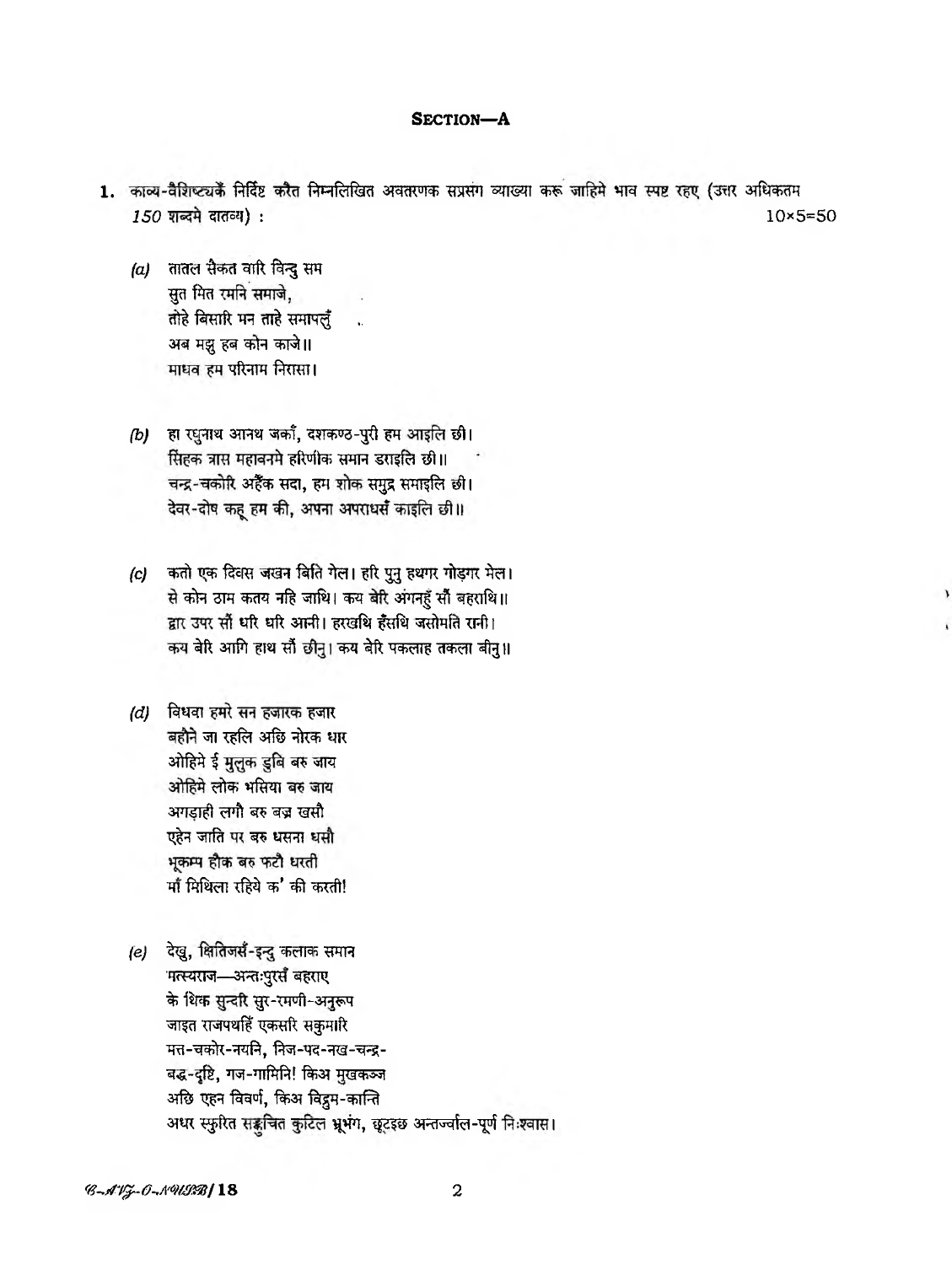| 2. | (a)      | 'मिथिला भाषा रामायण'क 'सुन्दरकाण्ड'क वैशिष्ट्य पर प्रकाश दिअ।                                                                                         | 20              |
|----|----------|-------------------------------------------------------------------------------------------------------------------------------------------------------|-----------------|
|    | (b)      | 'कीचक वध' महाकाव्यक महाकाव्यत्व प्रमाणित करू।                                                                                                         | 15              |
|    | (c)      | ''मनबोध रचित 'कृष्णजन्म' मैथिली साहित्य मध्य एकटा क्रान्तिकारी डेग प्रमाणित भेल।'' एहि कथनकैं पुष्ट करू।                                              | 15 <sub>1</sub> |
| 3. | $\alpha$ | '' 'चित्र''मे सर्वहर। वर्गक मर्मस्पर्शी वेदनाक स्वर मुखरित भेल अछि।'' एहि कथनक विवेचन। करू।                                                           | 20              |
|    | (b)      | 'समकालीन मैथिली कविता'क आधार पर रामकृष्ण झा 'किसुन'क काव्य-सौष्ठवसँ परिचय कराउ।                                                                       | 15              |
|    | (c)      | "लालदास रचित 'रमेश्वर चरित मिथिला रामायण' मध्य सीताक चरित्रक प्रधानता अछि''—विवेचना करू।                                                              | 15              |
| 4. | (a)      | ''गोविन्ददासक काव्यमे अर्थगाम्भीर्य एवं भक्तिभावनाजन्य तन्मयता दृष्टिगोचर होइत अछि।'' एहि उक्तिक आलोकमे<br>गोविन्ददासक काव्य-वैशिष्ट्य पर प्रकाश दिअ। | 20              |
|    | (b)      | ''विद्यापतिक काव्यक उत्कर्ष हिनक पदावलीमे देखल जाइछ।'' एहि कथनकैं पल्लवित करू।                                                                        | 15              |
|    | (c)      | 'दत्तवती' महाकाव्यक पठित अंशक आधार पर 'सुमन' जीक पाण्डित्य-प्रकर्षसँ परिचय कराउ।                                                                      | 15              |

## SECTION-B

- 5. निम्नलिखित कथ्यक अभिव्यंजनागत वैशिष्ट्यकें निर्दिष्ट करैत सन्दर्भ-सहित व्याख्या करू जाहिमे भाव स्पष्ट रहए (उत्तर अधिकतम 150 शब्दमे दातव्य) :  $10\times 5 = 50$ 
	- ''असलमे धरती जोतनिहारक थिक। हरबाहक थिक जे धरतीक असल बेटा थिक। जे अपन पसेनासँ धरती-माताकैं  $(a)$ पूजै अछि। कै दिन देखलहक अछि मालिककेें अपन पसेनासँ धरती-माताक पूजा करैत? देखहक सरकारी कानून त' जरूर सोचि विचारि क' बनै छैक ने। बटिदारक नामे खाता कि सिकमी-खाता खोलबाक कानून जरूर कोनो इनसाफर्स बनल हेतैक। हम सभ निपड़ छी तेंइ भने नै बुझियै, मगर ई सोचबाक चाही जे सभ कानूनक पाछाँ कोनो निसाफ जरूर रहैत छैक।"
	- ी, एना बुझलासँ लोकक काज नै चलि सकै छै। जैं आइ सभ नवयुवकक लक्ष्य नोकरियेटा भऽ गेलैए तें सभतरि  $(b)$ निराशाक वातावरण बनि गेल छै। चाही ई जे नोकरीयोकैं एक साधन बूझल जाय। जेना ई संसार अनन्त अछि तहिना साधनो असीमित छैक। मोनकै एके खुट्टार्स बन्हने रहब मनुक्खक मर्यादाकैं आ ओकर सामर्थ्यकैं अपमान करब थिक।''
	- ''सरिपहुँ ..... बागमती, कमला, बलान, गण्डक आ खास क' क' कोसी तैं अपराजिता अछि ने। ककरहु सामर्थ्य  $(c)$ नहि जे एकरा पराजित क' सकय। सरकार आओंत ..... चलि जायत ..... मिनिस्टरी बनत आ टूटत-मुदा ई कोसी ..... ई बागमती ..... ई कमला आ बलान ..... अपन एही प्रलयकारी गतिमे गामकें भसिअबैत, हरिअर-हरिअर खेतकें उज्जर करैत, माल-जालकें नाश करैत, घर द्वारक सत्यानाश करैत बहैत रहत आ बहैत रहत।''